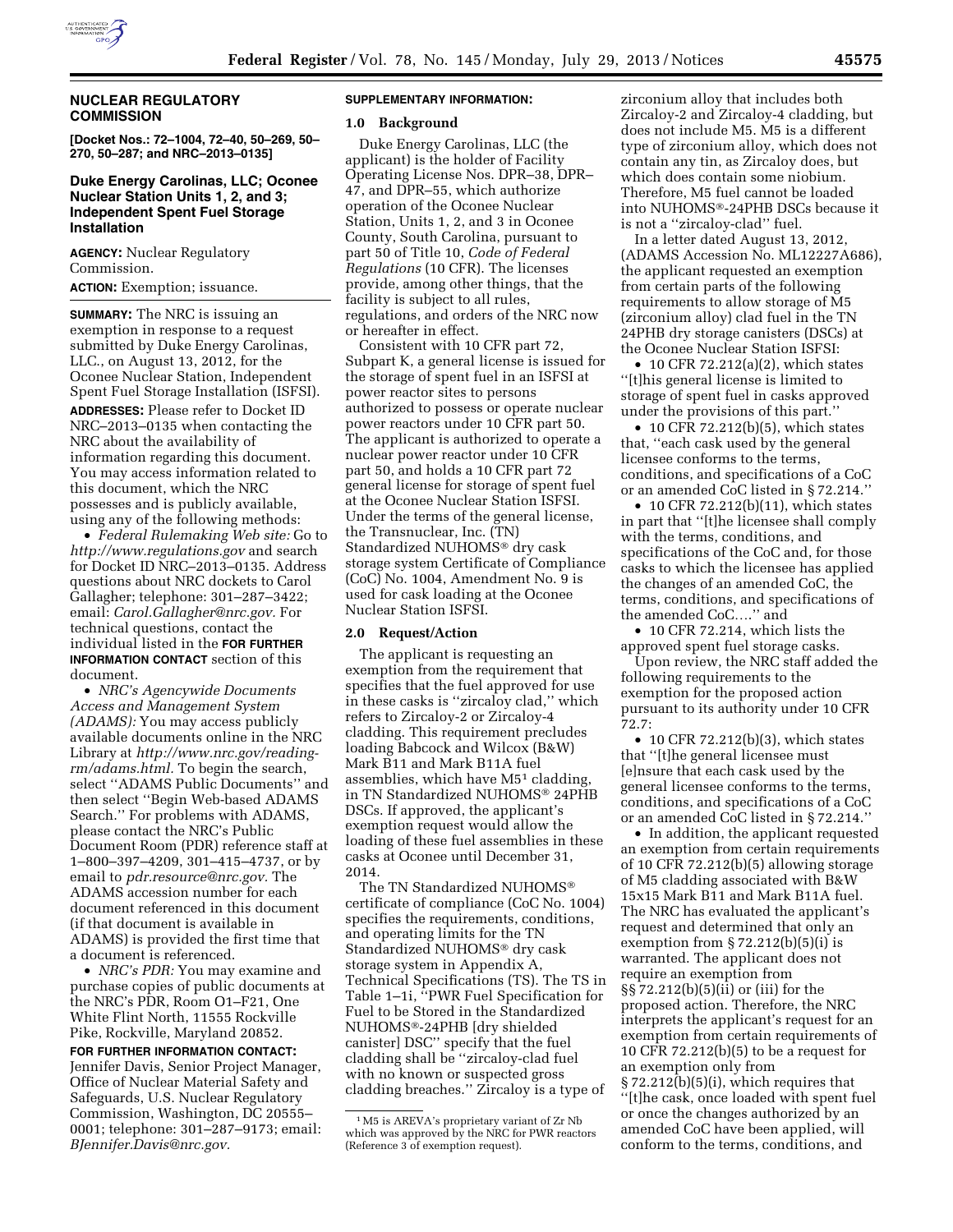specifications of a CoC or an amended CoC listed in § 72.214.''

The applicant is also requesting, an exemption from the TS for the NUHOMS® system to permit the loading of M5 fuel into these canisters. Specifically, the applicant is requesting an exemption from Technical Specification 12.1, ''Fuel Specifications,'' and the associated tables listed below, which specify requirements for the spent fuel assemblies to be loaded in the 24PHB DSCs certified under CoC No. 1004, Amendment No. 9.

• Table 1–1i, ''PWR Fuel Specification for Fuel to be Stored in the Standardized NUHOMS®-24PHB DSC.'' • Table 1–2n, ''PWR Fuel

Qualification Table for Zone 1 with 0.7 kW per Assembly, Fuel With or Without BPRAs [Burnable Poison Rod Assembly], for the NUHOMS®-24PHB DSC.''

• Table 1–2o, ''PWR Fuel Qualification Table for Zone 2 with 1.0 kW per Assembly, Fuel With or Without BPRAs, for the NUHOMS®-24PHB DSC,'' and

• Table 1–2p, PWR Fuel Qualification Table for Zone 3 with 1.3 kW per Assembly, Fuel With or Without BPRAs, for the NUHOMS®-24PHB DSC.''

#### **3.0** *Discussion*

Pursuant to 10 CFR 72.7, the Commission may, upon application by any interested person or upon its own initiative, grant such exemptions from the requirements of the regulations of 10 CFR part 72 as it determines are authorized by law and will not endanger life or property or the common defense and security and are otherwise in the public interest.

#### *Authorized by Law*

This exemption would allow the licensee to load B&W Mark B11 and Mark B11A fuel assemblies with M5 cladding in 24PHB DSCs at the Oconee Nuclear Station ISFSI. The provisions in 10 CFR part 72 from which the applicant is requesting exemption require the licensee to comply with the terms, conditions, and specifications of the CoC for the approved cask model that they use.

The Commission issued 10 CFR 72.7 under the authority granted to it under Section 133 of the Nuclear Waste Policy Act of 1982, as amended, 42 USC 10153. Section 72.7 allows the NRC to grant exemptions from the requirements of 10 CFR part 72. Granting the licensee's proposed exemption provides adequate protection to public health and safety, and the environment. As explained below, the proposed exemption will not

endanger life or property, or the common defense and security, and is otherwise in the public interest. Therefore, the exemption is authorized by law.

### *Will Not Endanger Life or Property or the Common Defense and Security*

The provisions in section 72.212(a)(2) specifically state that the general licensee is limited to storage of spent fuel in casks approved under 10 CFR part 72. Sections 72.212(b)(3), 72.212(b)(5), 72.212(b)(5)(1) and 72.212(b)(11) limit the general licensee to storage of spent fuel in cask models approved under the provisions of 10 CFR part 72 (which are listed in 10 CFR 72.214) and to require general licensees to comply with the terms and conditions of the CoC for the approved cask model(s) that they use. This exemption would allow the licensee to load B&W Mark B11 and Mark B11A fuel assemblies with M5 cladding in 24PHB DSCs at the Oconee Nuclear Station ISFSI.

The TN Standardized NUHOMS® dry cask storage system CoC provides requirements, conditions and operating limits in Attachment A, Technical Specifications. The TS in Table 1–1i, ''PWR Fuel Specification for Fuel to be Stored in the Standardized NUHOMS®- 24PHB DSC'' specify that the fuel cladding shall be ''zircaloy-clad fuel with no known or suspected gross cladding breaches.'' As described above, Zircaloy includes both Zircaloy-2 and Zircaloy-4 cladding, but does not include M5-clad fuels. This exemption only considers the loading of B&W 15x15 Mark B11 and Mark B11A spent fuel assemblies at the Oconee Nuclear Station ISFSI pending disposition of Amendment No. 13 to CoC No. 1004. Amendment No. 13 TS permit storage of ''zirconium alloy'' clad spent fuel assemblies in the 24PHB DSC, which would include both the ''zircaloy clad'' assemblies permitted under previous amendments, as well as the M5 clad assemblies at issue in this exemption request.

Approval of the exemption request will allow Oconee to effectively manage its spent fuel inventory to meet decay heat zoning requirements throughout its scheduled loading campaigns. Oconee's ability to load M5 clad fuel in the next scheduled loading campaign will mean that older ''zircaloy clad'' fuel assemblies will be available for future loadings. Amendment No. 13 is currently under review by the NRC staff. The proposed Technical Specifications, as submitted by TN (ADAMS Accession No. ML110450541), do not specify any cladding material requirements in Table

1–1i, but do reference Tables 1–2n, 1– 2o, and 1–2p. The notes for Tables 1– 2n, 1–2o, and 1–2p, have been changed from, ''. . .Zircaloy clad uranium-oxide rods. . . .'' to ''Zirconium-alloy clad uranium-oxide rods . . . .''

## *Amendment No. 13 to CoC No. 1004 Review*

By application dated February 9, 2011 (ADAMS Accession Nos. ML110460525 (letter), and ML110460541 (package)), TN submitted an amendment request to amend CoC No. 1004 for the Standardized NUHOMS® Horizontal Modular Storage System for Irradiated Nuclear Fuel, under the provisions of 10 CFR part 72, Subparts K and L. The application has been supplemented as follows:

— July 22, 2011, Responses to the Request for Supplemental Information (ADAMS Accession Nos. ML11217A043 (non-proprietary) and ML11217A045 (proprietary)),

— March 19, 2012, Response to the First Request for Additional Information (ADAMS Accession No. ML120960488 (package)), and

— September 24, 2012, Response to the Second Request for Additional Information (ADAMS Accession No. ML122700151 (package)).

Along with other changes, TN requested a change to the Technical Specifications for the 24PHB DSC to allow non-Zircaloy cladding as approved contents for the 24PHB DSC. In considering this exemption request, NRC staff was able to draw upon review work already underway in its consideration of Amendment No. 13 for CoC 1004.2 As discussed below, the NRC staff finds that allowing non-Zircaloy cladding, specifically; allowing M5 zirconium alloy clad B&W Mark B11 and Mark B11A fuel to be loaded in the 24PHB DSC, is acceptable. The proposed cask loading of fuel with zirconium alloy cladding was analyzed using NUREG–1536, ''Standard Review Plan for Spent Fuel Dry Storage Systems at a General License Facility, Rev. 1'' for material properties, for structural performance, and performance under thermal stresses, including potential elongation from decay heat and irradiation. In addition, the NRC staff notes that M5 cladding materials have improved ductility and fracture toughness properties relative to Zircaloy-4 cladding material. The zirconium alloy cladding was also analyzed with respect to maintenance of

<sup>2</sup>While the Amendment No. 13 application includes the addition of zirconium alloy clad fuels as authorized contents in the 24PHB DSC, the application also includes many other changes not at issue in this exemption.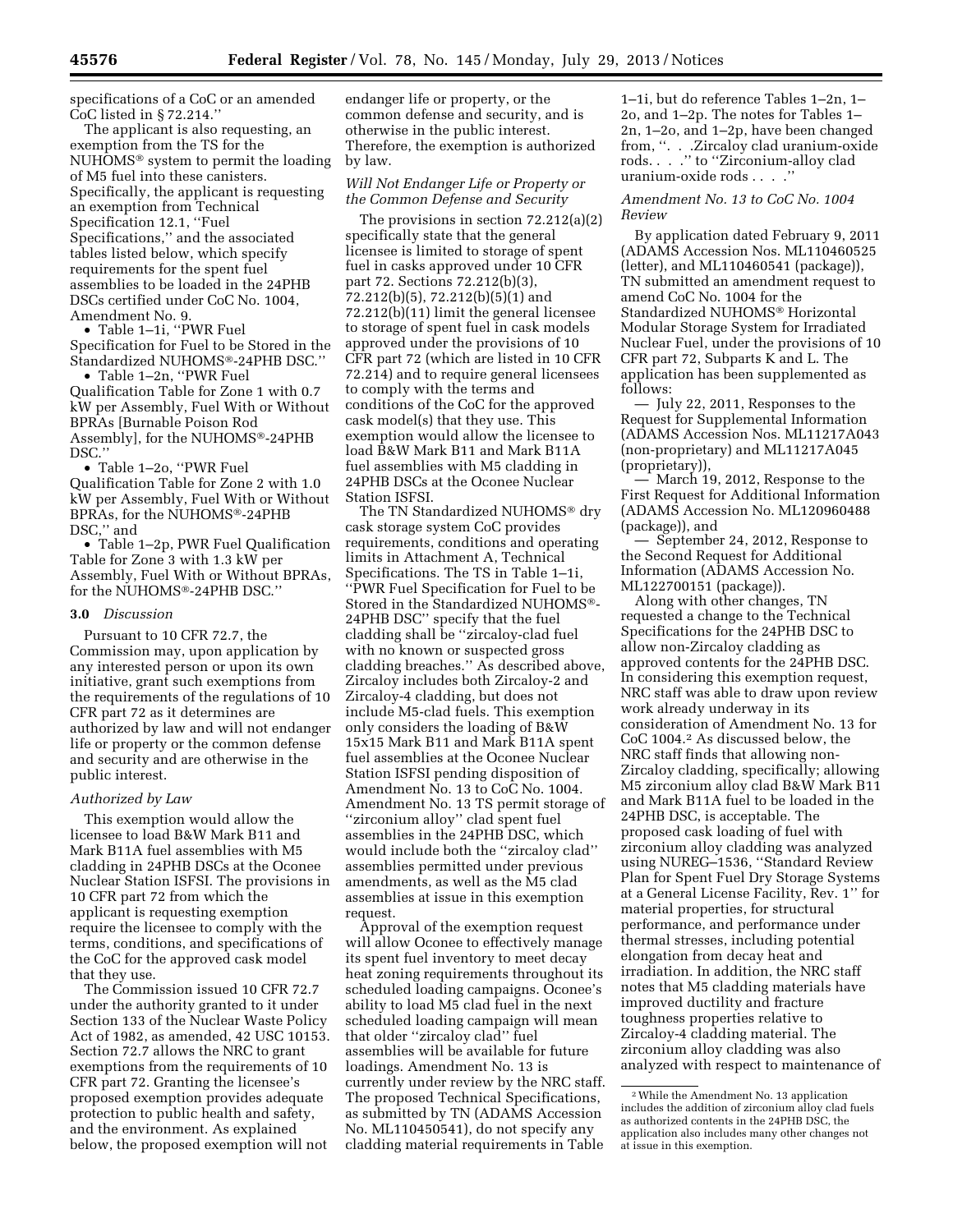subcriticality. In all cases, the NRC staff found the zirconium alloy acceptable for storage in the 24PHB DSC.

## *Review of the Requested Exemption*

*Background:* The NUHOMS® system provides for the horizontal dry storage of canisterized spent fuel assemblies in a concrete horizontal storage module (HSM). The cask storage system components for NUHOMS® consist of a reinforced concrete HSM and a DSC vessel with an internal basket assembly that holds the spent fuel assemblies. The HSM is a low profile, reinforced concrete structure designed to withstand all normal condition loads, as well as abnormal condition loads created by natural phenomena such as earthquakes and tornados. It is also designed to withstand design basis accident conditions.

*Request/Action:* The applicant has requested an exemption from the ''zircaloy clad'' requirement in the TS of Amendment No. 9 for CoC 1004. This requirement refers to Zircaloy-2 or Zircaloy-4 cladding, and thus precludes the storage of B&W Mark B11 and Mark B11A fuel assemblies, which have M5 cladding.

The applicant has requested an exemption from the current TS to permit the loading of B&W Mark B11 and Mark B11A M5 clad fuel assemblies. This is consistent with another request currently before the Commission for Amendment No. 13 to CoC 1004, which would permit the loading of such fuel in the 24PHB DSC.

*Safety Evaluation:* The NRC has previously considered the acceptability of different cladding types for spent fuel storage. This is reflected in Interim Staff Guidance (ISG) 11, Revision 3, ''Cladding Considerations for the Transportation and Storage of Spent Fuel,'' (ADAMS Accession No. ML033230335), which provides technical review guidance to materials reviewers, and specifies the criteria that should be met.

Currently, other NUHOMS® storage systems included in CoC No. 1004 permit storage of fuel designs with cladding other than Zircaloy. These include the NUHOMS® 24PTH and 32PTH1 DSCs. NRC staff also notes that Amendment No. 13 to the TN Standardized NUHOMS® System is currently under review. In that amendment the ''zircaloy clad'' fuel description has been replaced with ''zirconium alloy'' specifically to permit the loading of M5TM and other non-Zircaloy zirconium alloy clad fuel into the 24PHB DSC.

*Structural Review for the Requested Exemption:* In Amendment No.13,

which is being reviewed by the NRC staff, TN requests the ''Zircaloy clad'' fuel description be replaced with ''zirconium alloy.'' Information about the materials and structural properties of M5 clad fuel from the Amendment No. 13 application was used to supplement the NRC staff's review of this exemption request.

Section Z.3.5.2.C of Appendix Z of the Amendment No. 13 application uses the ANSYS code to analyze an 80-inch fuel rod side drop. Table Z.3.5–4 summarizes the calculated clad stresses for various fuel types including those with the M5 cladding. The resulting maximum stress of 58,768 psi for the M5 clad fuel is less than the yield strength of 67,300 psi. This translates into a factor of safety of 1.15, meaning that the cladding will not be damaged in such a drop. Thus, for the proposed exemption, the NRC staff concludes with reasonable assurance that M5 clad B&W Mark B11 and B11A fuel assemblies will continue to be preserved after a fuel rod side drop accident in TN NUHOMS® 24PHB DSCs.

Section Z.3.5.3 uses the LSDYNA code to analyze an 80-inch fuel rod corner drop. The strain ductility demand for the B&W 15 x 15 fuels is calculated to be 0.242%, which is below the cladding yield strain of 0.627%. This is an elastic fuel clad response, meaning that the cladding will not be damaged in such a drop. Thus, for the proposed exemption, the NRC staff concludes with reasonable assurance that M5 clad B&W Mark B11 and B11A fuel assemblies will continue to be preserved after a corner drop accident in TN NUHOMS® 24PHB DSCs.

*Materials Review for the Requested Exemption:* With regard to thermal and corrosive characteristics, the proposed exemption to permit B&W Mark B11 and Mark B11A M5 clad fuel into NUHOMS® 24PHB DSCs at Oconee Nuclear Station is acceptable to the NRC staff, as discussed below. The change will have no impact upon the thermal or corrosive characteristics of the fuel for spent fuel applications. The proprietary mechanical properties of the M5 cladding are different from Zircaloy, but as noted in the structural evaluation above, are found to be acceptable. In addition, the mechanical properties of M5 are within the current licensing basis of the 24PHB DSC (i.e., Amendment No. 9 has already been found safe for fuel cladding with the mechanical properties of M5 clad fuel). Thus, for the proposed exemption, the NRC staff concludes, with reasonable assurance, that with regard to spent fuel thermal and corrosive characteristics, that M5 clad B&W Mark B11 and B11A

fuel assemblies can safely be stored in 24PHB DSCs.

*Technical Review Conclusion:* The NRC staff has reviewed the applicant's exemption request and finds that B&W Mark B11 and B11A M5 zirconium alloy clad fuel can safely be loaded into the NUHOMS® TN 24PHB DSC where all other requirements of Amendment No. 9 are satisfied.

Therefore, the NRC staff concludes that the exemption to allow B&W Mark B11 and Mark B11A fuel assemblies with M5 cladding to be loaded in 24PHB DSCs at the Oconee Nuclear Station ISFSI does not pose an increased risk to public health and safety or the common defense or security.

# *Otherwise in the Public Interest*

In its exemption request, the applicant states that approval will allow Oconee to effectively manage its spent fuel inventory to meet decay heat zoning requirements throughout its scheduled loading campaigns. The applicant's ability to load M5 clad fuel in the next scheduled loading campaign will mean that older fuel assemblies will be available for later loadings. The applicant has considered in its exemption request an alternative action, which would be to load Zircaloy clad ''older'' fuel during its next loading campaign. This would impact subsequent loadings. Sufficient quantities of older fuel would not be available for subsequent loadings to meet the overall cask decay heat requirements, and the canisters would have to be ''short-loaded,'' that is, the full 24 allowed spent fuel assemblies for each cask would not be available, and the canisters would have to be loaded with fewer than 24 assemblies. This would mean that more canisters would ultimately have to be loaded, resulting in additional worker exposure and higher costs. This alternative would also generate additional radioactive contaminated material and waste from additional fuel handling operations and additional loading processes.

The proposed exemption to permit the loading of 24PHB DSCs with M5 clad B&W Mark B11 and Mark B11A fuel assemblies at Oconee Nuclear Station is consistent with NRC's mission to protect public health and safety. Approving the requested loading parameters produces less of an opportunity for a release of radioactive material than the alternative to the proposed action because there will be fewer loadings. Therefore, the exemption is in the public interest.